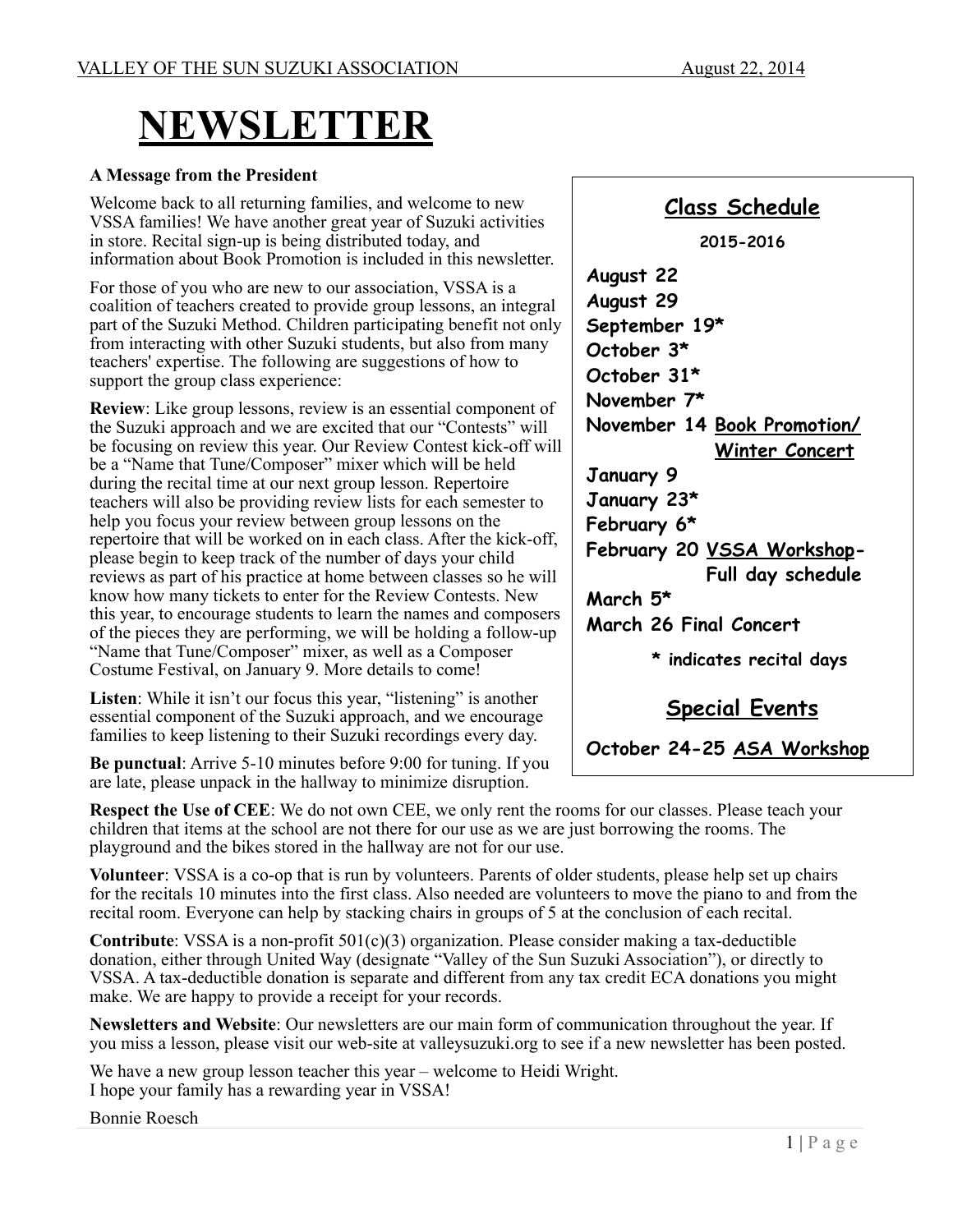# **Student Recitals**

Every VSSA student is encouraged to perform in a recital. This is a great experience for both performers and audience members!

#### When Are Recitals Held?

Recitals are held between classes at group lessons. This year, they will be held on 9/19, 10/3, 10/31, 11/7, 1/23, 2/6, and 3/5.

#### What Should My Child Perform?

Recital pieces should be polished, performanceready, and approved by your private lesson teacher. Piano accompaniment is available.

#### How Do I Sign Up?

Please fill out the form provided at group lessons on 8/22 and return it at group lessons on 8/29. Alternatively, you can email the information to recital coordinator Martha Vogler by Sunday, 8/30. Those who submit information after 8/30 will be placed on a waiting list. The full list of recital dates will be emailed to everyone by 9/2.

#### How Does the Process Work?

On 9/2, you will be informed of your recital date. About two weeks prior to your recital, Martha will contact your private teacher to confirm the piece you will play. You will be cc'd on the email.

#### Questions?

Contact Martha Vogler at [vogler9@gmail.com](mailto:vogler9@gmail.com).

#### SPECIAL RECITAL TIPS:

- $\geq$  Often the best choice for a recital piece is something you have known for a couple of months!
- $\geq$  Even beginning students can perform on recitals. Demonstrating posture, singing "Up Like a Rocket," or playing "The Monkey Song" are all examples of acceptable performances for our beginning players!
- $\triangleright$  Recitals get crowded at certain times of the year. Please try to choose both fall and spring dates.



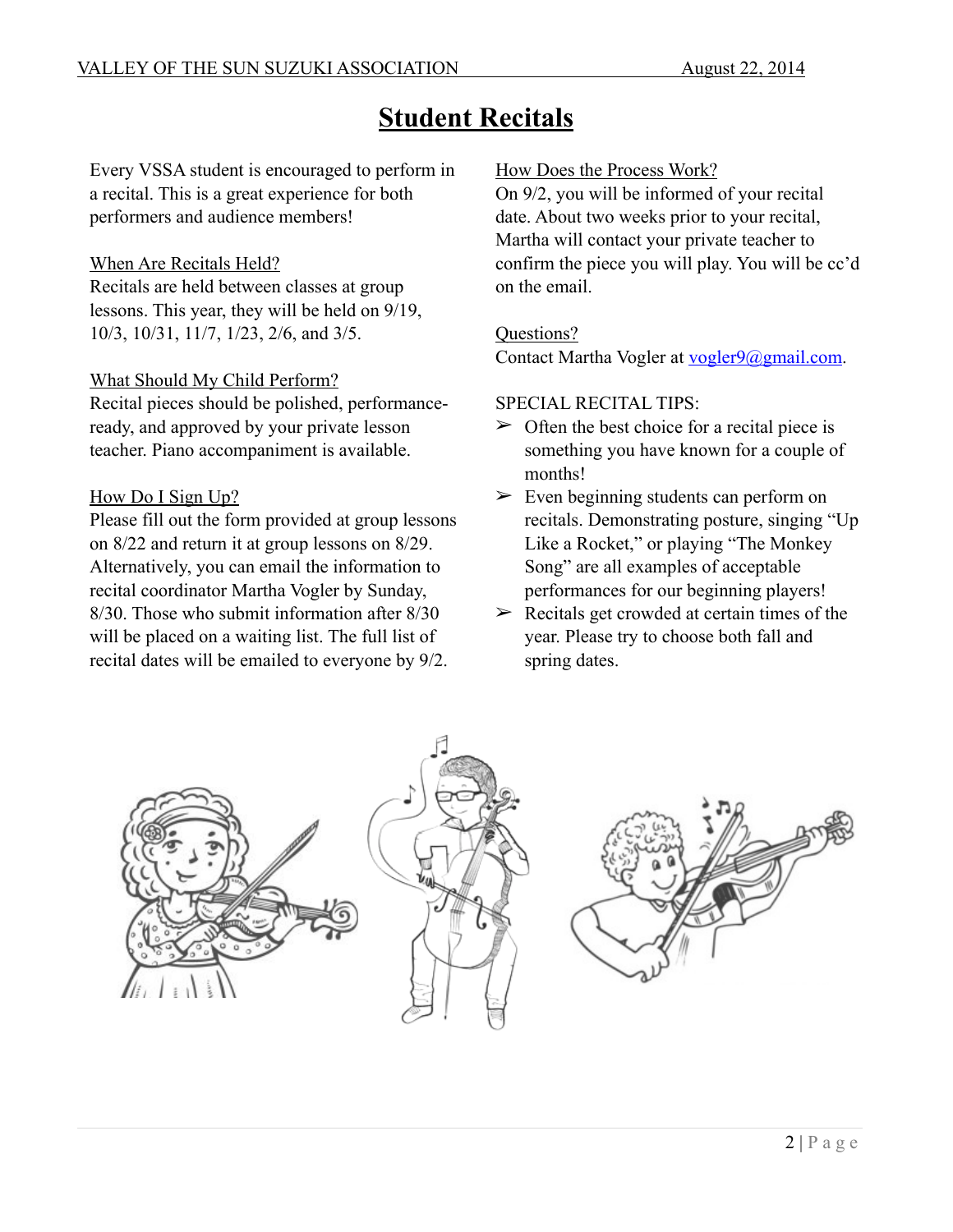## **Get to Know Your Teachers**

We are very fortunate to have amazing teachers who share their education, training, and experience with our children each time we meet. To get to know them a little better, here are short biographies of our current teachers.

#### **Kristine Ehlis**

Kristine is a private violin teacher and the VSSA treasurer. She received her Bachelor's of Music Education from the University of Northern Colorado. Kris moved to Arizona in 1982 to teach orchestra in Pinetop Lakeside. After four years she moved to Flagstaff to attend the Northern Arizona University. While attending, she studied the Suzuki Method with Dr. Louise Scott and received her Masters of Music in Suzuki Pedagogy. She taught orchestra in Mesa Public Schools for many years. Kris has been an active member of VSSA since 1987. In her spare time she enjoys Disneyland, family, reading, travel, and her cat named Shinichi.

**Eunice Elie** (www.beautifulmusic.info) Eunice has over 35 years of teaching experience. She has a B.A. in Music Education and an M.A. in Music Education with proficiency in Strings and Piano. She holds K-12 Teacher Certification and teaches Violin, Viola, Cello and Piano as well as Early Childhood Education. She is registered with SAA in violin books 1-4 and in ECE. She was President of the Suzuki State Association for four years. Eunice serves as Director of the Chandler School of Fine Arts Strings Department, where she maintains a full-time teaching studio and actively trains new teachers at the college/university level. She has been in VSSA since 2004. She enjoys composing and arranging music, presenting her students in concerts and being actively involved in the music ministries of her church.

#### **Andrea Gordon**

Andrea received her bachelor's degree from Northern Arizona University in Cello Performance. While in Flagstaff, she performed

with the Flagstaff Symphony Orchestra for five years. Andrea received her Suzuki Training in Utah through the Intermountain Suzuki String Institute. She has been teaching privately since 1998. Andrea has been affiliated with, and teaching with, VSSA since 2004. She currently plays with the Ash Strings Quartet. Andrea is serving as the VSSA group lesson coordinator. She loves teaching privately and with VSSA, and most importantly, loves being a wife and a mother of six wonderful children.

#### **Sarah Hartman**

Sarah began her musical journey at age three when she enrolled in Suzuki Violin lessons. She never stopped playing, and recently obtained a Bachelor's degree in Violin Performance from NAU where she played with the Flagstaff Symphony. Sarah trained with Dr. Louise Scott to complete her Teacher Training Books 1-5 and taught private and group lessons through the NAU Preparatory School. She is currently building her own private studio and looking forward to continuing her musical journey in the Valley.

#### **Lani Hill**

Lani began taking Suzuki violin lessons at age 5. Her early musical training included three years of lessons in Japan, the birthplace of the Suzuki Method. She and her siblings each had a private lesson from Dr. Shinichi Suzuki before they returned to the United States. She continued her violin studies through high school and college, graduating from Brigham Young University with a Bachelor of Music degree in violin performance. She has taught private lessons since the age of 13, and has been a member of VSSA since 1991. She serves on the VSSA Board as the Workshop Coordinator.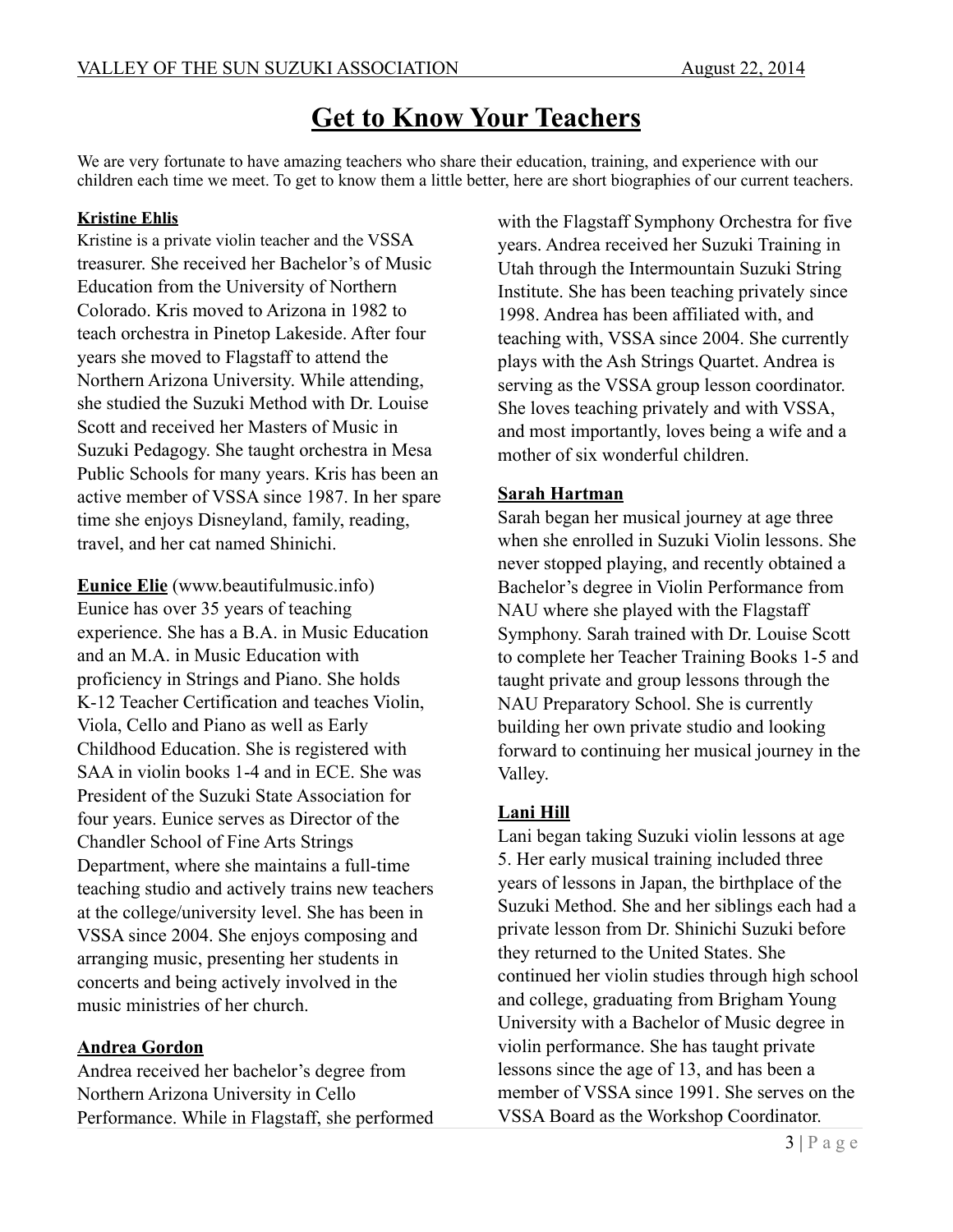#### **Marilee Kellis**

Marilee is passionate about helping children develop character and citizenship through musician-ship. She has many years of experience working with young children. Marilee has a knack for connecting with young children on their level, helping them have success and build on that success. She sees working with children as a purifying and rewarding experience. She is the mother of 4 children, ages 5 to 11. Marilee started playing cello during junior high school in Mesa, playing both in school and community orchestras and studying privately with accomplished teachers. She is thoroughly convinced that cello is the world's greatest musical instrument. Marilee is fluent in Spanish. Marilee is registered with Suzuki Association of the Americas in Cello Book 1.

**Megyn Neff** (www.vlnwithoutborders.com) Megyn graduated from Northern Arizona University with a Bachelor of Music degree in Violin Performance in 2008. While at NAU, she discovered the beauty of the Suzuki philosophy and method under the tutelage of Dr. Louise Scott. She also performed in the Flagstaff Symphony Orchestra and was selected to perform in the School of Music Honors Recital. Since 2008, she has received Suzuki teacher training from Joanne Bath, Cathryn Lee and James Hutchins, and is registered with SAA in Books 1 and 2. Megyn currently performs with the West Valley Symphony, Arizona Pro Arte Ensemble, Phoenix String Quartet, and several different bands on various styles of fiddle. She is building her private studio in Central Phoenix.

#### **Dorene Pool**

Dorene graduated from the University of Northern Colorado with a Bachelor of Music Education and Bachelor of Music in Viola Performance, and received a Master of Music

from University of Texas at Austin. She taught with the University of Texas String Project and orchestra in the Texas public schools. She was orchestra director in the Mesa Public School district for many years. She has studied Suzuki with Joanna Bath, William Preucil, Louise Scott, and John Kendall, and is registered through book 5. She is a member of numerous chamber music groups and symphony orchestras.

#### **Bonnie Roesch**

Bonnie is a long-standing member of VSSA. Bonnie was a "Suzuki kid" and started playing violin at the age of five. She attended Northern Arizona University on a full ride music scholarship where she received her Bachelor of Music in Violin Performance and a Bachelor of Science in Elementary Education. She also completed long-term Suzuki teacher training with Louise Scott and performed with the Flagstaff Symphony while attending NAU. In addition to private and VSSA group lesson teaching, Bonnie also serves as an elementary orchestra teacher in the Mesa Public Schools. Bonnie's other preferred activities include spending time with her husband and two children, reading, and Lindy Hop swing dancing.

#### **Martha Vogler**

Martha started playing violin when she was very little, joining the rest of her big family in performing together. She played in youth orchestras all through her school years, and then studied violin and voice at Brigham Young University, earning her BA in Music in 2002. She has taught violin for more than ten years, registered training through Book 3, and joined VSSA in 2013 when she moved here to Arizona. She loves teaching violin, seeing progress and sparkle in her students, and feeling their love of music and life.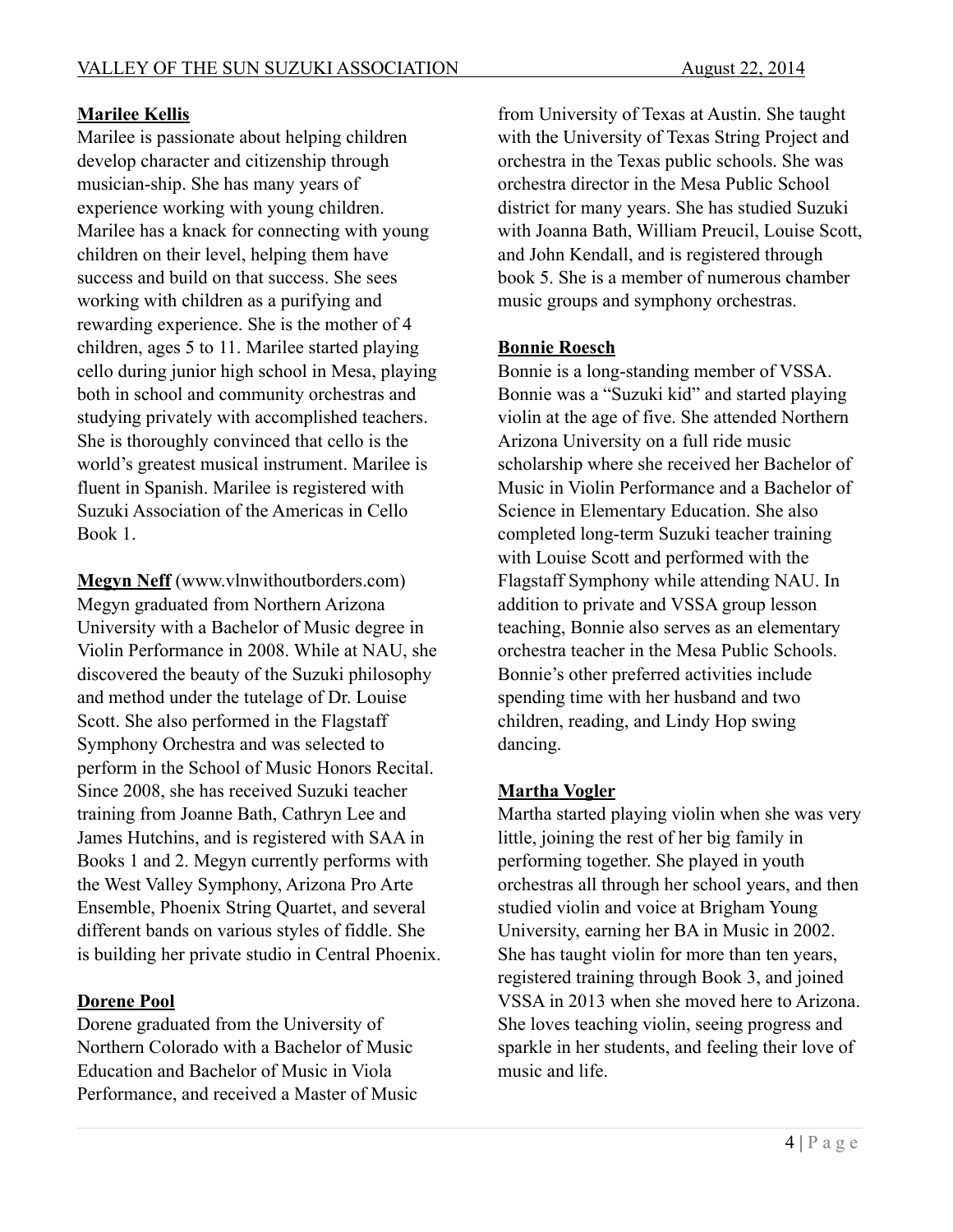#### **Heidi Wright**

Heidi is a native of Mesa, Arizona. She studied violin and harp performance at all of Arizona's Universities and completed degrees in Performance, Pedagogy, and Education. She has performed with numerous orchestras across Arizona and has taught in a variety of music schools and programs. As a Suzuki trained teacher, she maintains a large studio of violin and harp students. Heidi performs locally and internationally as a member of the Tetra String Quartet. She is a faculty associate at ASU, teaching chamber music. She completed her Suzuki training with Louise Scott at Northern Arizona University.

#### **Alexandra Young**

Alexandra attended Northern Arizona University on an orchestra scholarship, and graduated with degrees in Violin Performance and Music Education. While at NAU, she took long-term Suzuki teacher training in Books 1-4 with Dr. Louise Scott, and taught private lessons and group classes for the Suzuki program at NAU under the supervision of Dr. Scott and Karin Hallberg. In addition to her training at NAU, she has registered training in Units 1 and 2 with Carrie Reuning-Hummel and Edmund Sprunger. Alex performed with the Flagstaff Symphony Orchestra for three years, and attended the Brevard Music Center on a full scholarship in 2011. She has been teaching privately since 2008. She has been a member of the SAA since 2012, and an active member of VSSA since 2014. Alex teaches privately at her home in Mesa, and teaches for the Suzuki program at Las Sendas Elementary School, in addition to performing with the Arizona Pro Arte orchestra and chamber groups throughout the valley.



# **Book Promotion!**

#### BOOK PROMOTION PERFORMANCE COMING UP!

Our annual Book Promotion Performance will be on November 14th. This event is to recognize students who have made extra special efforts at polishing their performance abilities as they progress through the Suzuki literature. Each participant receives a trophy and certificate.

Please talk with your teacher soon about preparing for this event. A recording of the student's very best playing must be submitted for review, along with the application form and fee. The fee is \$10. Materials may be brought to group lessons or mailed or emailed (with fee mailed) to Dorene Pool.

#### DATES TO REMEMBER:

**September 19th**: Last day to bring materials to group lessons **October 1st**: Last day to mail materials to Dorene Pool **November 7th**, 8:00 AM (before group lessons): Dress rehearsal (for participants AND teacher ensemble) **November 14th**: Book Promotion performance

To read more about the requirements to participate in Book Promotion, and to download the application form, visit www.valleysuzuki.org or contact Dorene Pool at 480-855-6199 or dspoolaz@cox.net.